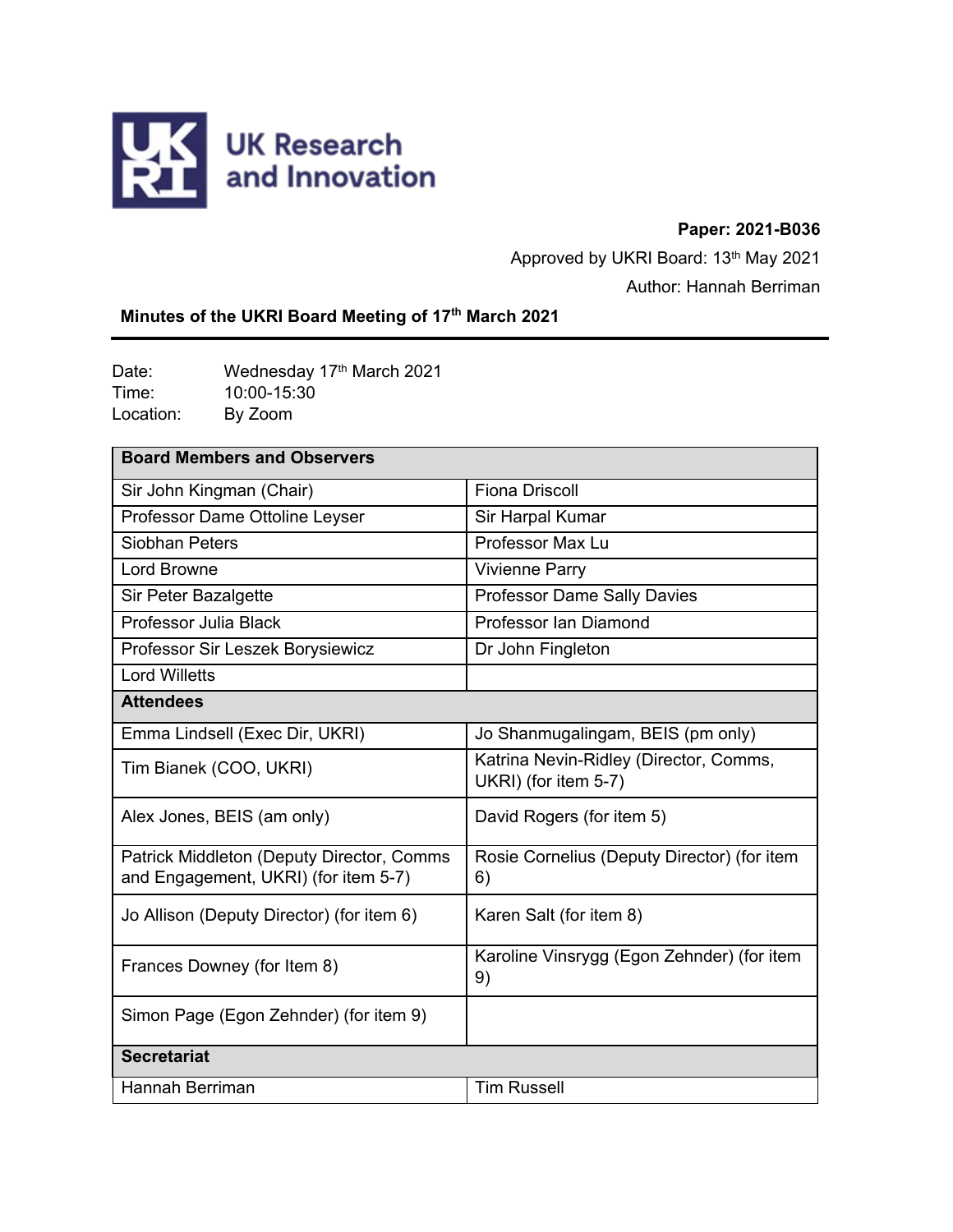| -     | ichardson   |
|-------|-------------|
| Javis | <b>RICI</b> |
| ---   | samanına    |

#### **1. Welcome and Introductions**

- **1.1.** John Kingman welcomed Board members to the meeting, noting this will be the last Board meeting for Professor Max Lu, Sir Peter Bazlagette and Vivienne Parry. John thanked the departing members for their time on the Board. John noted that recruitment to fill the upcoming vacant positions on the Board was ongoing.
- 1.2. John asked Board members to declare any conflicts ahead of the meeting. No conflicts were declared.

# **2. a) Minutes of 19th and 20th January 2021 b) Action Log and c) Forward Look**

- 2.1. The Board approved the minutes of  $19<sup>th</sup>$  and  $20<sup>th</sup>$  January 2021, and noted the action log without comment.
- 2.2. Board members noted the Forward Look and suggested the following items should be included on upcoming agendas;
	- Emerging issues across UKRI
	- Innovation Strategy discussion ahead of upcoming spending review
	- A more in depth discussion on commercialisation; and
	- UKRI's strategy for engagement with business

Secretariat to update the Board Forward Look and liaise with relevant teams about producing items for upcoming Board meetings.

#### **3. CEO Report to Board**

- 3.1. Ottoline updated the Board on a number of live issues not covered on the agenda, including;
	- 3.1.1. Senior Appointments Ottoline noted that she hoped an announcement on the Innovate UK Exec Chair appointment would happen mid April. The Board noted that Ottoline is speaking regularly with Exec Chairs and senior HR colleagues regarding upcoming potential reappointments and vacancies. Ottoline noted the team will develop a succession plan.
	- 3.1.2. UKRI Strategy Ottoline noted that work to build on the vision and mission outlined in the corporate plan has begun, noting that the initial focus is on the shifts needed under 4 categories; diversification, resilience, connectivity and engagement. Ottoline noted there had been significant engagement both across UKRI and with external stakeholders.
	- 3.1.3. The Board noted the need for a clear, coherent plan for what UKRI is doing and that it is was important for Ottoline to continue to communicate her approach to UKRI and its role within the system. The Board requested an update on next steps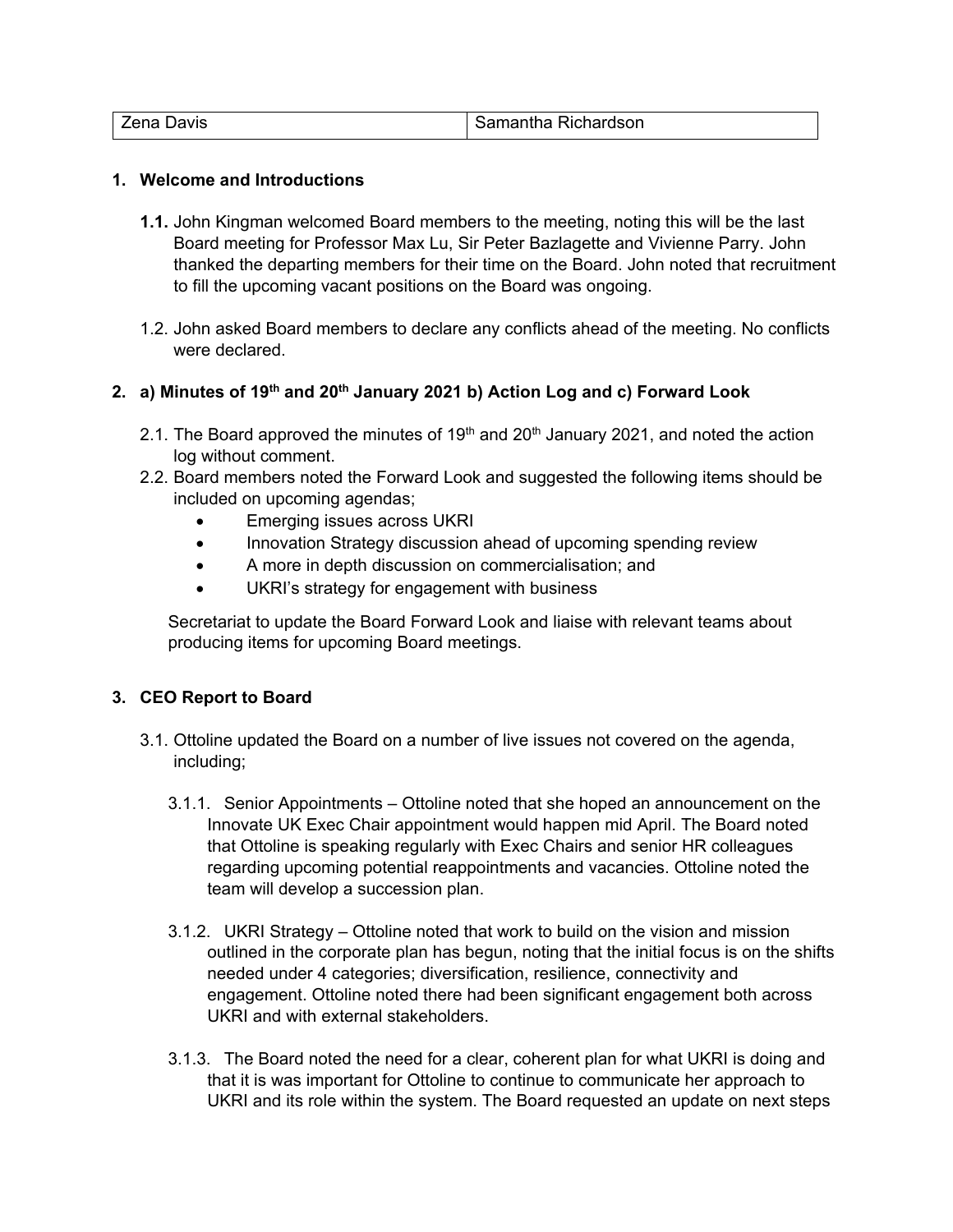on development of a strategic document, noting the comments raised during the discussion about focussing on messaging rather than developing a formal strategy.

- **ACTION**: Ottoline to provide an update to the Board on next steps for a strategic document.
	- 3.1.4. Alex Jones noted that she is meeting weekly with the Secretary of State to discuss the Innovation Strategy as his way of communicating his vision to Government. The Board noted that UKRI is represented on the Innovation Strategy Steering Committee.

#### 4. **CFO Report**

- 4.1. Siobhan Peters presented the Chief Finance Officer's Report, which covers the period from  $8<sup>th</sup>$  January 2021 – 26<sup>th</sup> February 2021, providing an update on relevant items not covered by the wider agenda.
- 4.2. The Board noted that Bronze, Silver and Gold business continuity teams are developing plans for a safe return to the office, in line with Government guidelines. Siobhan noted that we had received confirmation of successful bids to the BEIS Public Sector Decarbonisation Fund to help reduce energy consumption and carbon emissions for a number of UKRI sites.
- 4.3. Siobhan noted that the Government's Integrated Review of security, defence, development and foreign policy has been published on 16<sup>th</sup> March 2021. The Board noted that the UKRI Trusted Research and Innovation programme will work closely with Centre for the Protection of National Infrastructure (CPNI) and BEIS to identity how those in academia or industry can protect their research and innovation from international threats.
- 4.4. The Board noted that five new staff inclusion networks will be launched on 14<sup>th</sup> April 2021, which will help strengthen our approaches to EDI across the organisation.
- 4.5. Siobhan highlighted that a paper seeking an amendment to MRC's charter to allow completion of the project for the transfer of assets from the residual legal entity of the MRC to UKRI will be circulated following the meeting.
- 4.6. The Board noted the membership of the Audit, Risk, Assurance and Performance Committee had been refreshed

#### **5. Spending Review and Allocations**

5.1. Siobhan Peters provided an update on the Spending Review and allocations process, noting that we will be writing to BEIS shortly with proposed council level allocations. Alex Jones (BEIS) commented that BEIS allocations advice had been provided to ministers the previous week and they are currently working through it and ensuring ministers are sighted on potential options. Alex noted that discussions regarding the total amount of funds available are still ongoing.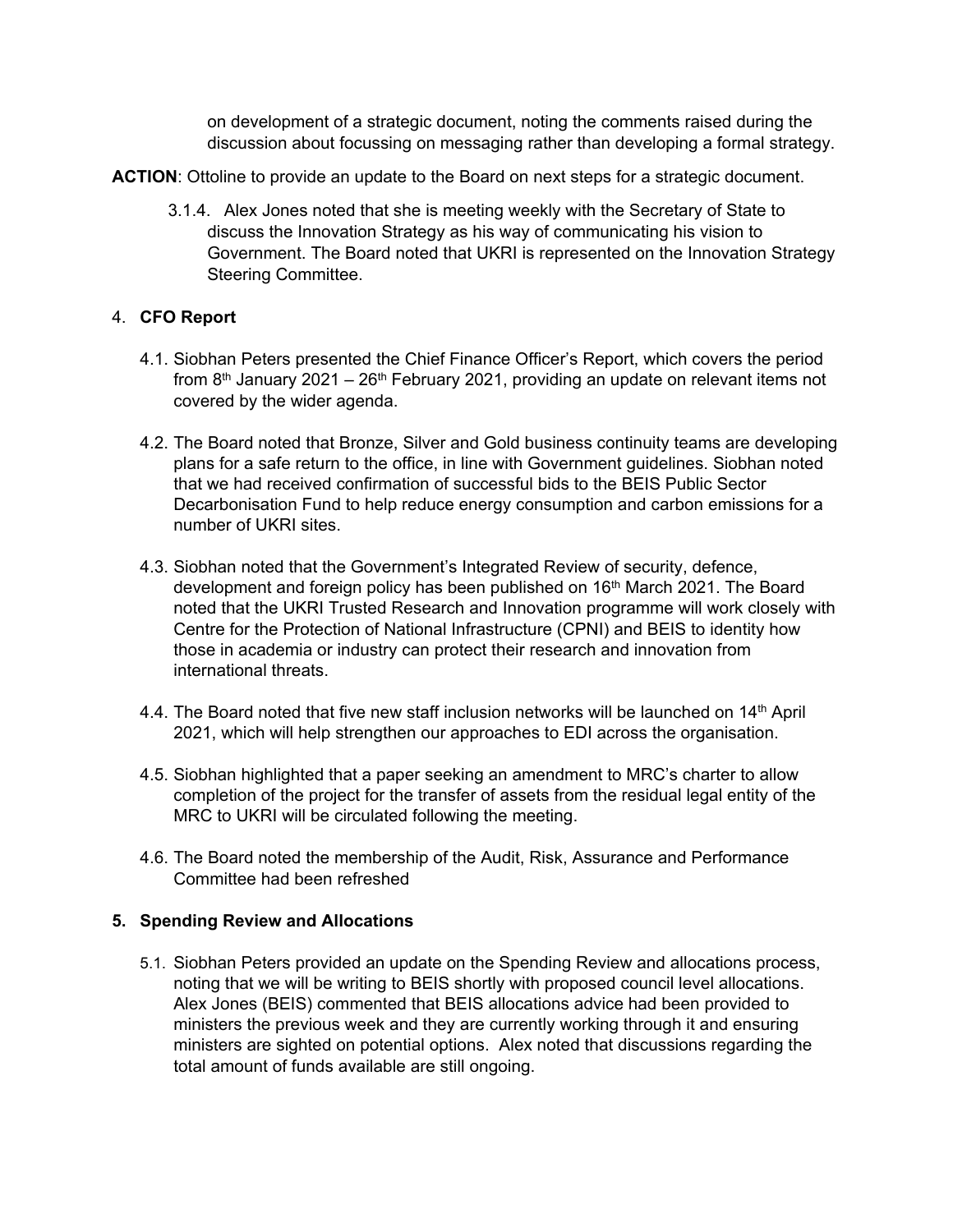- 5.2. Siobhan provided an update on the Official Development Assistance (ODA) budget, noting that the sector was unhappy with the proposed cuts. The Board acknowledged the importance of continued engagement with the community in a factual and managed way.
- 5.3. Emma Lindsell updated the Board on the proposed plans for communications and engagement. The Board noted that we need to be a champion for the wider system and support the community to focus its energy on constructive public dialogue, speaking coherently and consistently with common messaging. The Board noted the importance of fact based communications.
- 5.4. The Board noted the recommended communications and stakeholder engagement activities to manage announcement on the spending review outcome.

# **6. Performance Framework and Measures**

- 6.1. Deputy Director of Analysis and Performance, introduced the item noting that the proposed new performance management framework was previously discussed at the Board meeting in January 2021, where members recommended the project team look for ways to minimise the data gathering burden on councils and identify priority areas to focus on for the first year. The Board noted that the team are recommending developing a set of 12 priority performance questions, focusing on measures that will tell us the most meaningful information about UKRI's performance.
- 6.2. The Board were very supportive of the 12 priority performance questions and the approach proposed. The Board discussed other key areas, including;
	- Industrial challenges
	- Ability to communicate impact
	- Demand management
	- Ability to facilitate multidisciplinary work
- 6.3. The Board were keen for the team to start using the balanced scorecard as soon as possible, noting this would be an iterative process which could be refined over time as we learn and adapt. The Board requested the team come back to discuss the performance report and measures further at a future meeting (in 6 and 12 months' time).

**ACTION:** Performance Report to be discussed and reviewed at future Board meetings (Sept 2021 and March 2022).

6.4. The Board noted the importance of understanding how we are viewed by the community and would be supportive of an attitudinal survey.

**DECISION:** The Board approved the approach to prioritising measures, managing the volume of data requested and improving business-related measures. The Board approved the plan to develop a proof of concept alongside Q4 reporting.

7. **Developing a Communications and Engagement Strategy 2021/22**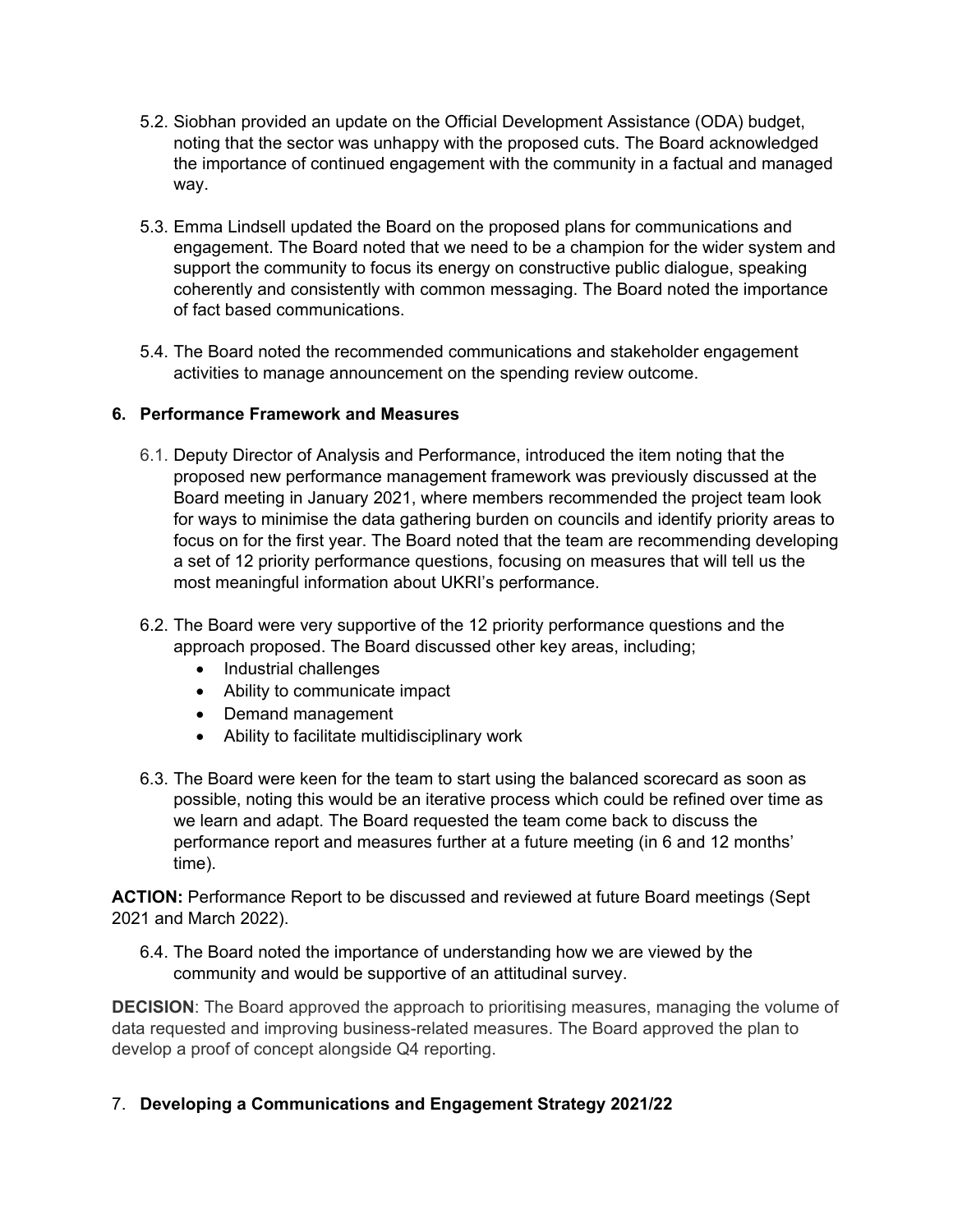- 7.1. Katrina Nevin Ridley, Director of External Communications, Communications and Public Engagement, introduced the draft refreshed UKRI Communications and Engagement Strategy, noting that the development of the strategy aligned to the new Corporate Plan and built on the bespoke communication plans for the nine individual Councils as well as the ongoing work to refresh the Public Engagement strategy.
- 7.2. Katrina noted that the new structure for the communications team has been successful in meeting the comms needs across the whole of UKRI, noting that while more development is needed the teams are striving to understand our audiences better and develop effective working networks.
- 7.3. Katrina noted there is an ongoing challenge in balancing the needs of the organisation with the resource available. The Board raised concerns about the comms team's freedom to operate, acknowledging the push from Government to centralise communication teams. Katrina noted that they are continuing to work with Government to get clarity on what is being discussed.
- 7.4. The Board raised a query about the website and the need to ensure this work continued. Katrina noted that the new website project is now in its final year and will be completed shortly with the transition of council sites across to the main site.
- 7.5. Katrina noted that the final iteration of the strategy will be shared with the Board by correspondence for approval.

**ACTION:** Katrina Nevin Ridley to circulate the final iteration of the Communications and Engagement Strategy to the Board for approval by correspondence.

#### **8. Update on Research and Ethics**

- 8.1. Ottoline Leyser introduced the item to discuss UKRI's role in convening the key players across the currently fragmented research and ethics landscape. Ottoline noted that there had been engagement with Vivienne Parry, as well as the Executive Committee and the Chair of the Nuffield Council of Bioethics (David Archard).
- 8.2. The Board noted that UKRI has an opportunity to be a convener in the research ethics space, ensuring appropriate horizon scanning is undertaken to allow a better understanding of where real concerns and difficulties lie. This is an opportunity to bring disparate bodies together and reduce the instances of duplicated work.
- 8.3. The Board noted the important role UKRI has as a convener, to bring together a fragmented and distributed ethics landscape. The Board agreed that it was not the role of UKRI to define what constitutes ethics.

**DECISION:** The Board agreed UKRI should have a role in convening key players within the research and ethics community to catalyse discussions and build a clearer sense of how to address ethical issues arising as a result of research.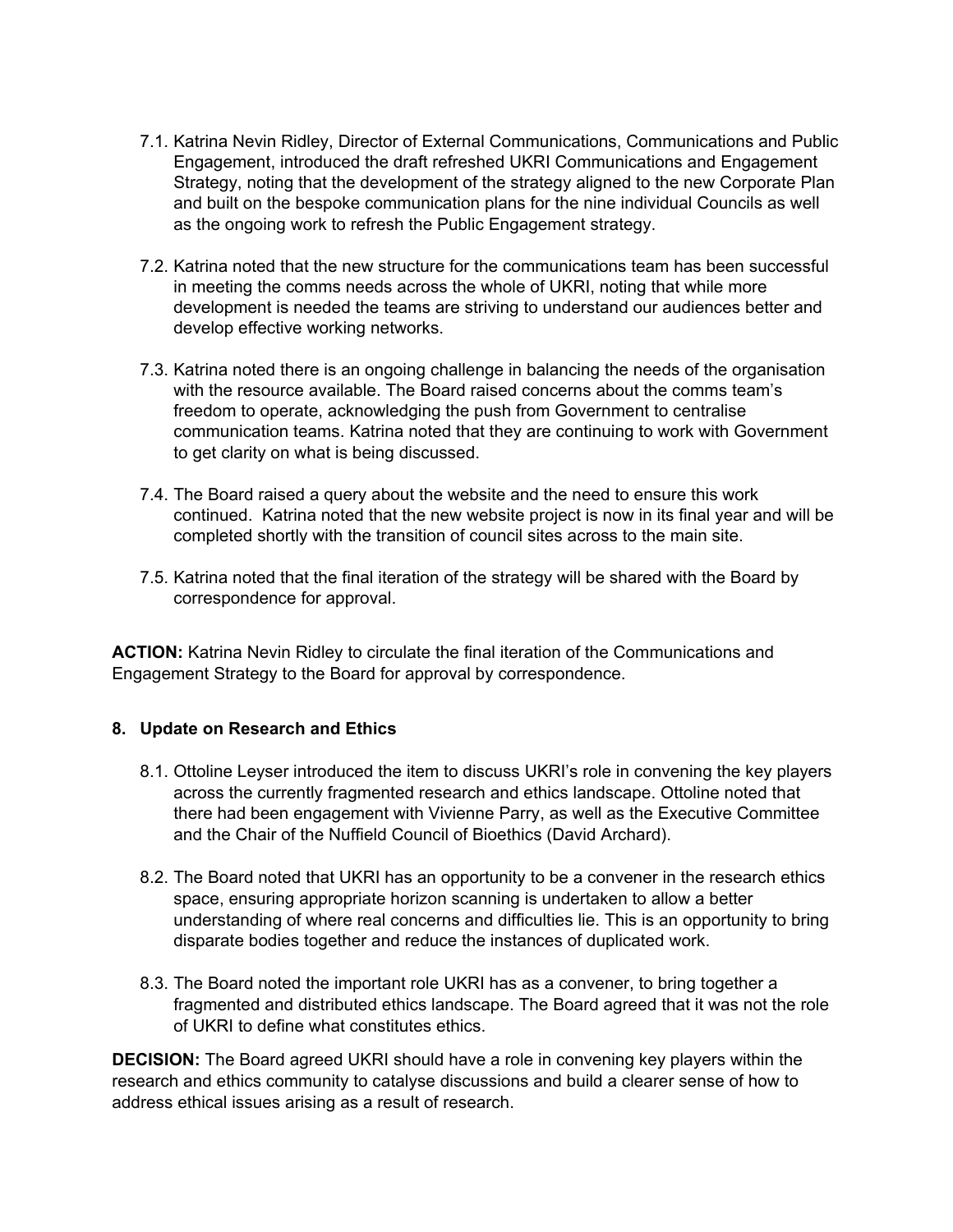#### **9. Board Effectiveness Review**

- 9.1. John Kingman introduced the item, giving Board members the opportunity to discuss the Board Effectiveness Review report from Egon Zehnder. The Board noted that they felt the report was a fair analysis of the current situation. Representatives from Egon Zehnder joined the meeting to provide a more detailed breakdown of the report.
- 9.2. The Board noted that the report will act as a helpful and analytical breakdown to how the Board is currently managed and will help the new chair to identify any changes that could be made.
- 9.3. The Board acknowledged the importance of engaging with and developing stronger relationships with individual councils, noting that the UKRI Board and Council conference is being held in May and would be a great opportunity to discuss UKRI's connectivity with councils and their members.
- 9.4. Egon Zehnder invited Board members to contact them if they would like to receive anonymised individual feedback

# **10. UKRI Transformative Technologies**

10.1. Ottoline requested that any comments on the Transformative Technologies papers be sent to the secretariat. The Board requested versions of the papers that were not confidential and could be shared outside of UKRI.

**ACTION:** Ottoline to work with Lynn Gladden and Melanie Welham to develop versions of the Transformative Technologies papers that could be shared outside of UKRI.

# **11. UKRI Quarterly Performance Pack: Quarter 3, 2020-21**

11.1. The Board noted the UKRI Quarterly Performance Pack.

#### **12. Strength in Places fund – Wave 2**

12.1. The Board noted that the proposed projects within the recommendation were very exciting and reiterated the importance of issuing funds within an appropriate timescale. The Board were happy to approve the advice to BEIS ministers on the project recommendations for Wave 2 and noted the impact of current financial restraints on the funding envelope for Wave 2.

#### 13. **AOB**

13.1. John Kingman noted that there would be a briefing session for Board members on Open Access on 7th May 2021 to give Board members the opportunity to discuss the details of the proposed policy and associated funding ahead of the Board meeting on 13<sup>th</sup> May 2021. At the Board meeting, members will be asked to approve the final policy.